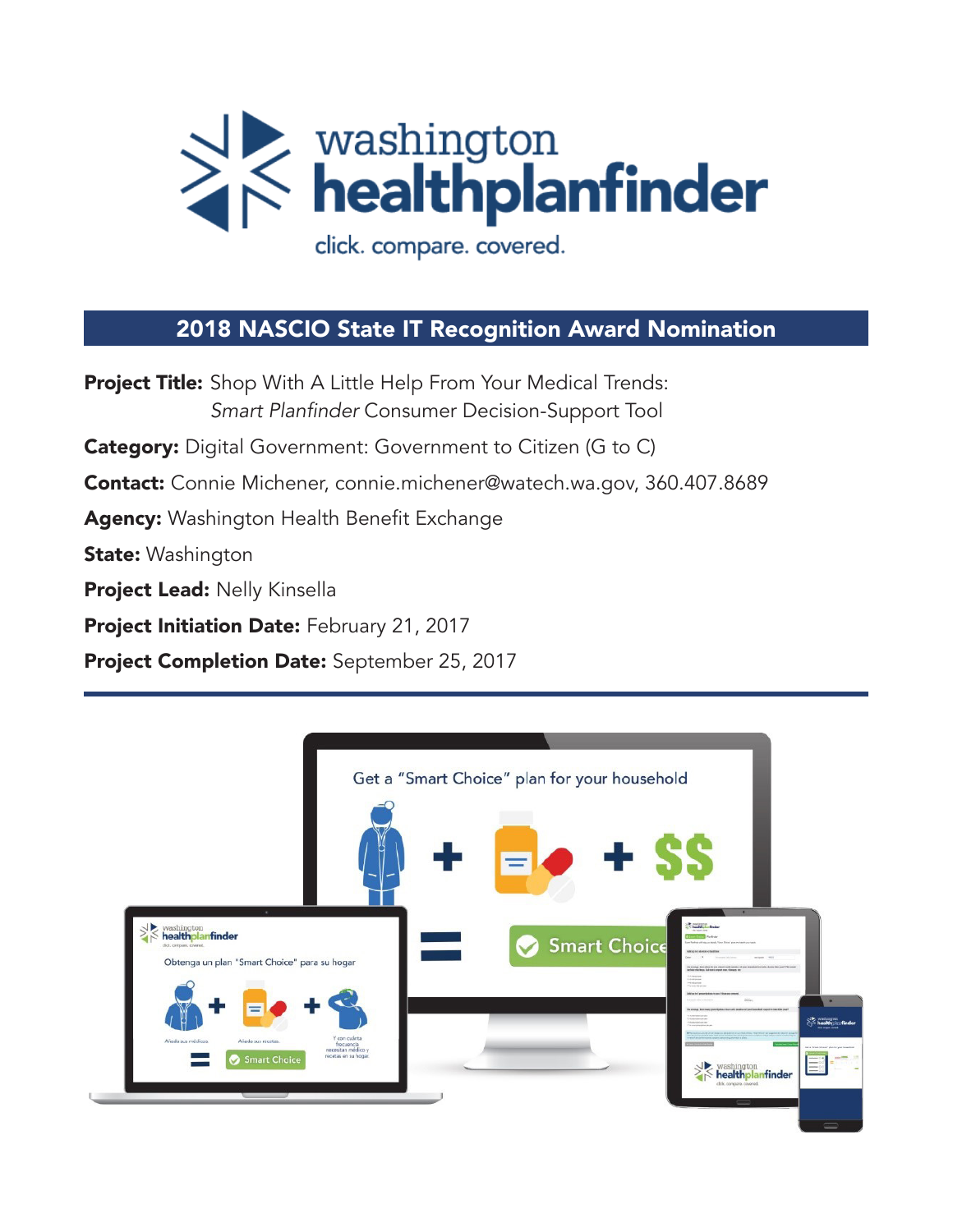## EXECUTIVE SUMMARY



The Washington Health Benefit Exchange (WAHBE) operates Washington Healthplanfinder, an easily accessible, online marketplace for individuals and families to find, compare and enroll in Qualified Health Plans, Qualified Dental Plans, and Washington Apple Health (Medicaid). *Washington* Healthplanfinder provides access to affordable healthcare for 1.8 million people, 1 in 4 Washingtonians.

In September 2017, WAHBE launched a new consumer decision-support tool (CDST), Smart Planfinder, to help Qualified Health Plan consumers more skillfully identify and sign up for coverage that best meets their individual needs. While shopping for health insurance on Washington Healthplanfinder, consumers input prescriptions, doctors, facilities, and expected utilization information into Smart Planfinder to

receive a projected annual out-of-pocket estimate for the upcoming year. Based on the information provided, *Smart*  Planfinder highlights "Smart Choices" – health insurance plans that best satisfy the coverage preferences outlined by the consumer.

Smart Planfinder offers consumers a substantial advantage by personalizing their shopping experience and simplifying the often-complex process of determining which health insurance plan to select



by recommending best value plans that cover their prescriptions, doctors, and facilities. The introduction of the tool has resulted in consumers more easily and effectively connecting with coverage that satisfies their individual health needs.

WAHBE collaborated closely with Deloitte, system integrator for *Washington*  Healthplanfinder, to integrate the Smart Planfinder CDST developed by outside vendor GetInsured. Additional partnering was performed with BetterDoctor to obtain updated provider directory data used to help consumers more accurately determine the network of healthcare facilities and doctors in a chosen health insurance plan.

Smart Planfinder is heightening consumers' shopping acumen by nudging them to take inventory of their projected health needs and then using those factors to identify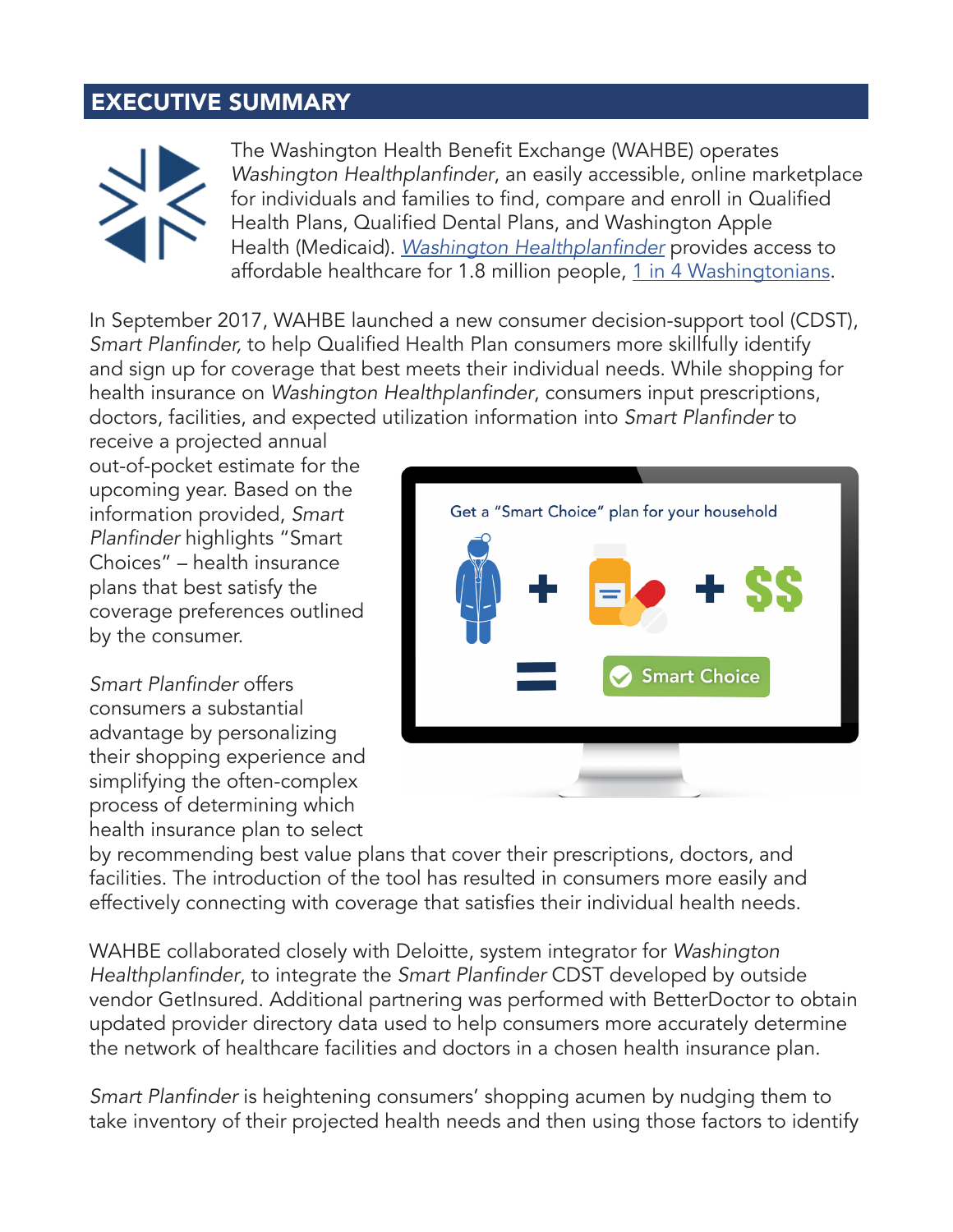health insurance plans that best satisfy those expectations. The result is peace of mind for consumers at the end of their shopping experience.

### **CONCEPT**

The Washington Health Benefit Exchange (WAHBE) identified a need for an innovative and practical solution to make the experience of choosing a health insurance plan easier and more informative for Washingtonians shopping for a Qualified Health Plan.

Consumer survey data collected through Washington Healthplanfinder's fourth year of operation revealed that shopping for and enrolling in health coverage continued to be complicated. Because health plan options change every year, the benefits and costs a consumer relies upon in their current health coverage can drastically alter from one year to the next.

By introducing Smart Planfinder, WAHBE sought to encourage more informed consumer decision-making by personalizing and simplifying the shopping experience. Consumers input their individual health considerations for the upcoming year into Smart Planfinder to identify the best health insurance options for their specific

needs. Health insurance plans are assessed for the consumer based on prescription, doctor, and facility preferences, as well as expected utilization information entered into Smart Planfinder.

The resulting customized shopping experience includes "Smart Choice" plan recommendations with cost weighted the heaviest in the determination. By sorting the plans available and identifying the choices that best meet the needs specified, consumers may bypass the daunting task of comparing all the options described in complex health insurance terms.

WAHBE solicited participation to help develop the tool through a request for proposal (RFP) extended to eligible outside vendors. The RFP issued was based

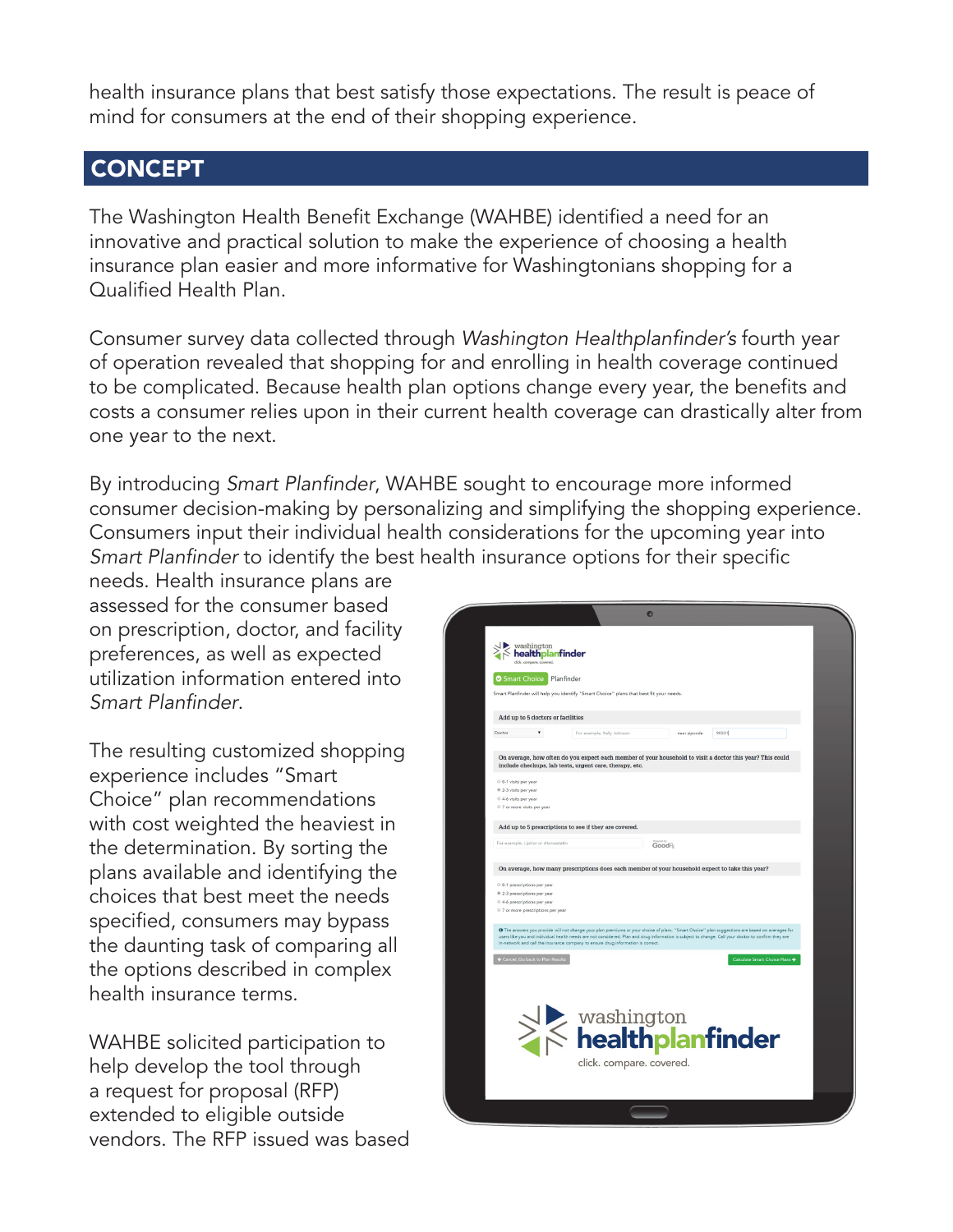on experiences shared by other state-based health insurance exchanges that had previously integrated successful consumer decision-support tools into their online marketplaces.

The result of that RFP was a partnership with GetInsured, which manages the application program interface (API) that powers Smart Planfinder. In addition, a second partnership was established with BetterDoctor, the organization overseeing provider directory information for Washington Healthplanfinder.

The operational elements developed by GetInsured and BetterDoctor were integrated into Washington Healthplanfinder through a pre-existing partnership with Deloitte. Final integration was completed seven months after the RFP was issued allowing consumers to use Smart Planfinder to shop for plans during the open enrollment period held from Nov. 1, 2017 to Jan. 15, 2018.

# **SIGNIFICANCE**



The annual open enrollment period is a time when consumers may sign up for a health insurance plan that provides coverage for the upcoming year. During the most recent annual term, *Washington*  Healthplanfinder was used by more than 200,000 Washingtonians to select a health insurance plan to cover themselves and their families.

As the operator of Washington Healthplanfinder, the Washington Health Benefit Exchange (WAHBE) is responsible for developing and applying innovative solutions to create a consumer-friendly experience for all Washingtonians applying for important health coverage. The core outcome of those efforts is advanced consumer choice and decision-making at a critical juncture in the enrollment process.

Selecting a health coverage requires consumers to take on the formidable task of assessing up to 27 health insurance plans to find the option that best satisfies their health preferences. *Smart*  Planfinder empowers Qualified Health Plan consumers to more easily and accurately determine which health insurance plan allows



them to keep their existing doctor, go to a specific hospital, and cover any current prescriptions. Most importantly, of the plans that meet those criteria, Smart Planfinder helps identify the coverage option that is the most cost effective.



WAHBE and GetInsured both employed their UI/UX teams to refine the usability of the consumer decision-support tool and maximize its value to consumers. Results of that testing produced the visual and branding elements used to support the tool within Washington Healthplanfinder. Promotion of Smart Planfinder was included in all WAHBE marketing elements raising awareness of open enrollment period.